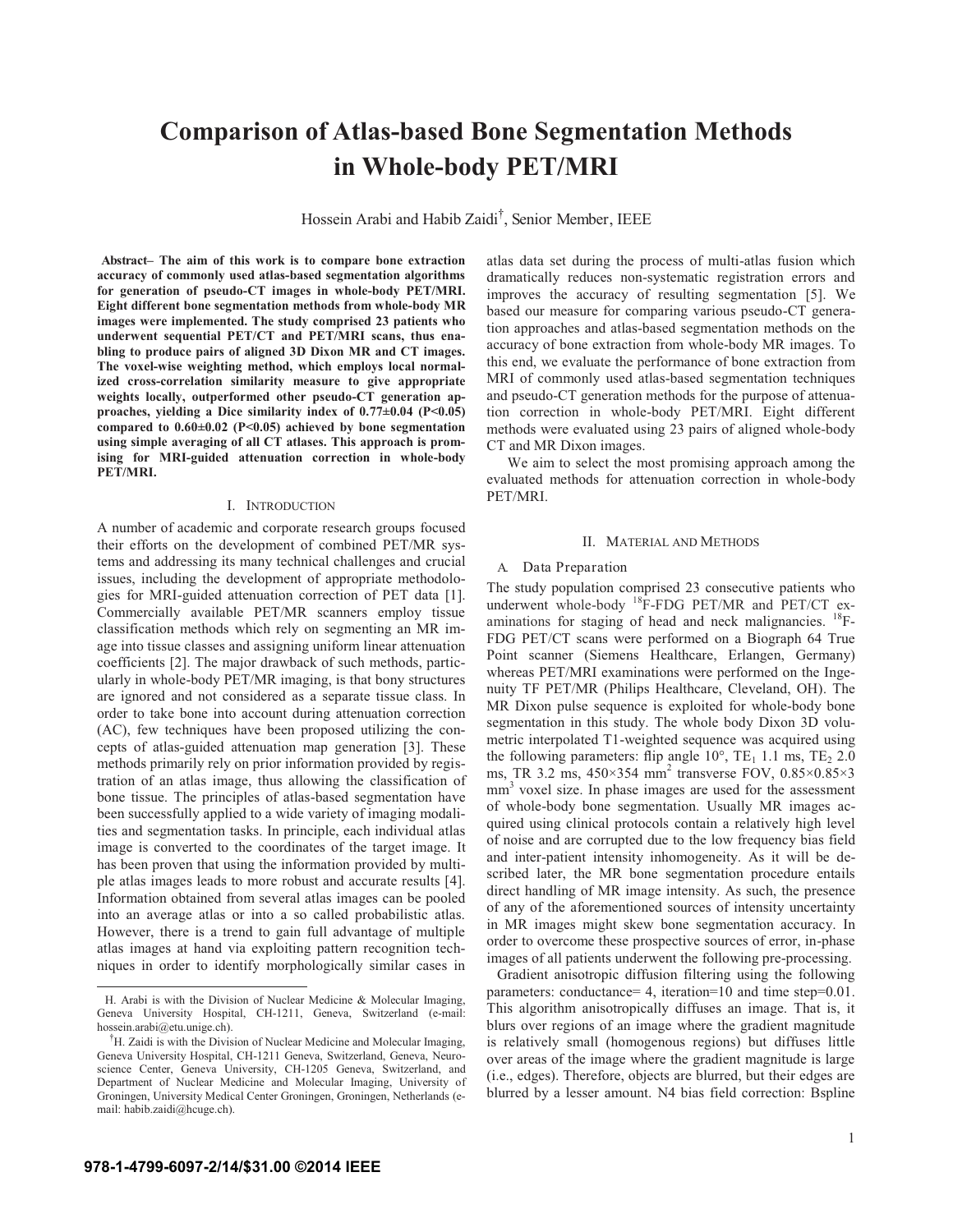grid resolution=400, Number of iteration=200 (at each grid resolution), Convergence threshold =  $0.001$ , Bspline order = 3, Spline distance=400, Number of Histogram= 256 and Shrink factor= 3. Histogram matching: Histogram level = 1024 and match points  $= 128$ . In order to get the best result from histogram matching, it is recommended to exclude the background air voxels of the both reference and target images before processing. Normalization to the average water intensity: In order to overcome the inter-patient MR intensity non-uniformity, in addition to the histogram matching, the average intensity of the water images is used to normalize the corresponding inphase images. To do so, fuzzy C-mean clustering algorithm was employed to segment each of Dixon water-only images into 3 distinct classes. The obtained mask of third class on water-only image (which is regarded to be almost purely water) was used to calculate the mean intensity value on the corresponding in-phase image; thereafter the calculated mean intensity value was used to normalize the in-phase image.

#### B. Atlas-based bone segmentation approaches

**Gray level arithmetic averaging (GLA):** This approach consists of simple averaging of all aligned CT images belonging to the atlas data set. In the first step, non-rigid registration is performed on each atlas MR image to match the target MR image individually. Thereafter, the obtained transformation field is applied to corresponding CT images. In the last step, gray level averaging is performed on all aligned CT images (Eq. 1) and a binary bone mask created using a threshold of 180 HU.

$$
GLA_t(x) = \frac{1}{n} \sum_{i=1}^n T_{it}(CT_i(x))
$$
 (1)

where T is the transformation matrix, n is the number of patients (n=14), t is an index for the target image and x is an index of image voxels.

**Single average atlas (SAA):** In this approach, an average atlas from all patients (leave-one-out) is produced offline and non-rigid registration is applied on the average atlas to match the target image. An average atlas is built for both MR and CT images. The MR atlas is used for final registration to the target MR image and its transformation field applied to the average CT atlas (Eq. 2).

$$
SAA_t(x) = T_t(\frac{1}{n}\sum_{i=1}^n T_{ia}(CT_i(x))) \qquad (2)
$$

where a is the index for the average atlas. This method is faster than the previous one due to the offline nature of atlas construction, thus requiring only one online registration.

**Majority voting (MV):** This technique is similar to gray level averaging where all patients are non-rigidly registered to the target image and the resulting transformation fields applied to the corresponding bone mask images. Majority voting assigns to each voxel the binary value that most registered atlas images agree with [5].

$$
MV_t(x) = \max[f_t(x)] \tag{3}
$$

where 
$$
f_l(x) = \sum_{i=1}^{n} w_{il}(x)
$$
  
\n
$$
W_{il}(x) = \begin{cases} 1 & if i = BM(x) \\ 0 & otherwise \end{cases}
$$

where  $BM(x)$  is the binary image of bone mask.

**Most similar patient:** In this approach, after performing nonrigid registration to all patient images, the most similar patient to the target is selected through normalized mutual information (NMI) similarity measure applied to MR images (Eq. 4).

$$
i = \arg \max_{i} [NMI(T_{it}(MR_i), MR_t)] \tag{4}
$$
  

$$
MSP_t(x) = T_{it}(CT_i(x))
$$

**Gaussian process regression (GPR):** This is the technique proposed by Hofmann et al. [3] for generation of pseudo-CT images to be used for attenuation correction in PET/MRI. This algorithm employs a combination of pattern recognition and atlas registration in order to estimate patient-specific attenuation map.

**Weighted CT averaging (WCA):** In this approach, the attenuation map is generated through voxel-wise weighting of the aligned CT images using the local normalized crosscorrelation (LNCC) in order to alleviate miss-registration errors [6].

Sorted majority voting (SMV): In order to segment bone from MR images, the aligned CT images are sorted using normalized mutual information (Eq. 5) and a threshold is applied on ri to discard dissimilar and miss-registered images. Thereafter, majority voting algorithm is used to yield a binary image of bone [7].

$$
r_i = \frac{NMI(T_{it}(MR_i),MR_t) - min_k[NMI(T_{kt}(MR_k),MR_t)]}{max_k[NMI(T_{kt}(MR_k),MR_t)] - min_k[NMI(T_{kt}(MR_k),MR_t)]}
$$
(5)

**Shape Based Averaging (SBA):** In this algorithm, a signed distance map is computed on each individual image before averaging the aligned binary images of bony regions. Then the combined output for each voxel is determined by minimizing the mean distance over all labels.

## C. Quantitative evaluation

The validation of extracted bone from the various atlas-based segmentation strategies described in 2.4 section, was carried out on the basis of comparison with the segmented bone on the corresponding reference CT images using five volume/distance-based measures: Dice similarity (DSC), relative volume difference (RVD), Jaccard similarity (JC), sensitivity (S) and mean absolute surface distance (MASD).

$$
DSC(A, M) = \frac{2|A \cap M|}{|A| + |M|}, \quad RVD(A, M) = 100 \times \frac{|A| - |M|}{|M|},
$$
  
\n
$$
JC(A, M) = \frac{|A \cap M|}{|A \cup M|}, \quad S(A, M) = \frac{|A \cap M|}{|M|}
$$
  
\n
$$
MASD(A, M) = \frac{d_{ave}(S_A, S_M) + d_{ave}(S_M, S_A)}{2}
$$

where, A is the segmented bone from the reference CT image and M denotes the extracted bone applying the atlas-based segmentation.  $D_{ave}(S_A, S_M)$  is the average direct surface distance from all points on the reference bone surface  $S_A$  and to the segmented bone surface  $S_M$ .

The Shapiro-Wilk test was used to examine null hypothesis that measured SUVs follow a normally distributed population and the calculated p-values were reported for each individual segmentation scheme. The results were considered statistically significant if the p-value was less than 0.05.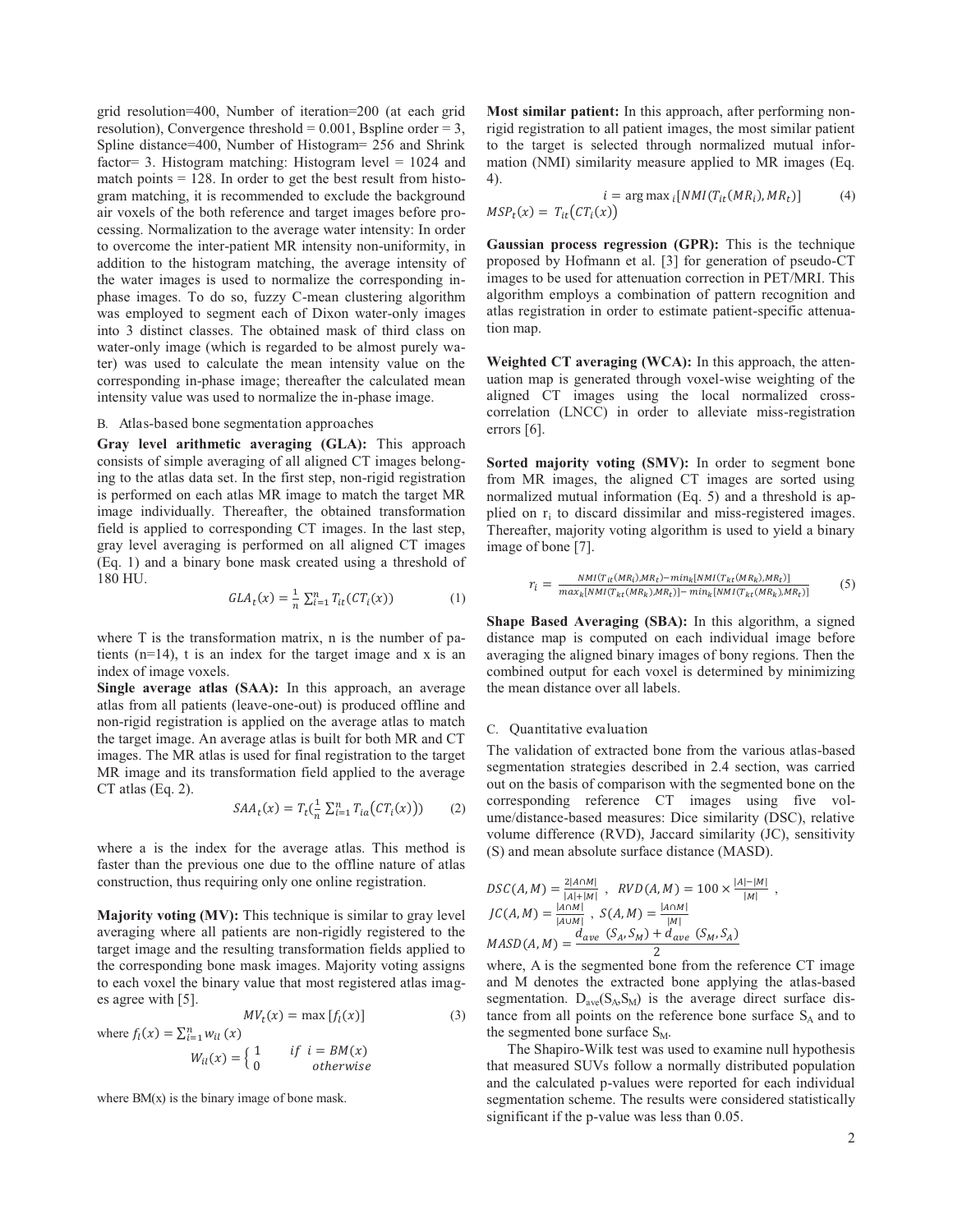**Table 1.** Comparison of validation measures (mean±SD), including Dice similarity (DSC), relative volume distance (RVD), Jaccard similarity (JC), Sensitivity (S) and mean absolute surface distance (MASD) for all combinations of atlas-based segmentation methods.

| <b>Methods</b> | <b>DSC</b>      | $RVD(\% )$       | JC              | $\mathbf{s}$    | MASD(mm)        |
|----------------|-----------------|------------------|-----------------|-----------------|-----------------|
| <b>GLA</b>     | $0.60 \pm 0.02$ | $-46.0 \pm 02.4$ | $0.43 \pm 0.02$ | $0.46 \pm 0.02$ | $10.7 \pm 03.9$ |
| <b>SAA</b>     | $0.60 \pm 0.02$ | $-46.4 \pm 02.5$ | $0.44 \pm 0.02$ | $0.47 \pm 0.02$ | $11.1 \pm 03.9$ |
| MV             | $0.59 \pm 0.02$ | $-49.8 \pm 02.4$ | $0.42 \pm 0.02$ | $0.44 \pm 0.02$ | $09.8 \pm 03.6$ |
| <b>MSP</b>     | $0.58 \pm 0.09$ | $-39.2 \pm 08.1$ | $0.41 \pm 0.10$ | $0.52 \pm 0.11$ | $06.2 \pm 02.0$ |
| GPR            | $0.60 \pm 0.02$ | $-45.5 \pm 02.4$ | $0.42 \pm 0.02$ | $0.45 \pm 0.02$ | $10.1 \pm 03.3$ |
| <b>SBA</b>     | $0.56 \pm 0.05$ | $-15.3 \pm 04.7$ | $0.39 \pm 0.05$ | $0.52 \pm 0.06$ | $11.1 \pm 04.1$ |
| <b>WCA</b>     | $0.77 \pm 0.04$ | $-17.6 \pm 04.8$ | $0.63 \pm 0.04$ | $0.70 \pm 0.04$ | $05.2 \pm 01.5$ |
| <b>SMV</b>     | $0.64 \pm 0.06$ | $-36.5 \pm 05.6$ | $0.47 \pm 0.05$ | $0.53 \pm 0.06$ | $06.4 \pm 01.5$ |

# III. RESULTS

Whole-body bone segmentation through non-weighting averaging was carried for varying number of atlases chosen randomly across the whole data set. Figure 1 illustrates the accuracy of extracted bone in terms of DSC and RVD validation measures using the both intensity averaging (GLA) and majority voting (MV). The bars show the standard deviation at each measured point. The rising part of DSC plot in figure 1(1 to 14) based on intensity averaging frame work, can be justified as unsystematic misalignment reduction due to uncorrelated error between added atlases [5]. Adding more atlas images to the process of non-weighting atlas fusion led to degrading segmentation accuracy because of high level of smoothness and lack of the patient specific details.

Fig. 2 and 3 depict representative slices of segmented bone for different approaches along with error distance map corresponding to the reference bone extracted from CT images. Visual inspection demonstrated higher quality of extracted bone using voxel-wise weighing approach (WCA) (Fig 3.D).

According to Table 1, the WCA approach results in the best bone extraction performance with 0.77±0.04 and -17.6±04.8 (P<0.05) Dice similarity measure. On the other hand, SAA is the fastest approach since it requires only one online registration while the GPR algorithm is the most time consuming approach since its needs to develop a Gaussian regression kernel almost for local patch to predict the corresponding surrogate CT value. Due to presence of local miss-registration errors, the WCA approach, which uses LNCC morphological similarity criterion to localy discard poorly aligned images, outperformed the other algorithms. SMV assigns weighting factor for each transformed atlas images globally. Global atlas weighting strategy exhibited moderate improvement compared to the general averaging (GLA) method as transformed atlases with large misalignment error are excluded or at least are given relatively small weights in the process of averaging. According to the table 1, SMV method which employed mutual information morphological similarity measure resulted in bone segmentation accuracy of 0.64±0.06. The similar approach was exploited by Ying et al. [7] for automated bone segmentation from MR images of the hip joint by using the NMI similarity criterion which resulted in DSC=0.95. The marked difference between our result and what is reported in this study stems from different MR image sequence and quality, registration algorithm and on top of all the smaller field of view which leads to better registration outcome. Still there is dramatic distance between voxel-wise and global weighting strategy (WCA) with 0.77±0.04. The transformed atlas image might be aligned almost perfectly in one region whereas other region has massive misalignment errors, for instance because of anatomical variability, which local weighting strategies can properly deal with it.



**Fig 1**. DSC (top) and RVD (bottom) similarity measures vs. number of patient using the Gray level arithmetic intensity averaging (GLA) and majority voting (MV) frameworks.



**Fig 2**. Representative slice of bone segmentation from MR image along with corresponding error distance map. (A) In-phase MR image, (B) corresponding CT image, (C) binary image of reference bone, (D) GLA, (E) SAA, (F) MV, (G) GPR.

# IV. CONCLUSION

The primary aim of this work is to compare the performance of atlas-based bone segmentation approaches in whole-body PET/MRI. It appears that the voxel-wise atlas fusion strategy via weight assignment on the basis of morphological similarity between target image and atlas images led to promising results in the realm of whole-body bone segmentation. Future studies will focus on implementing other state-of-the-art bone segmentation algorithms to select the most promising approaches for attenuation correction in whole-body PET/MRI.